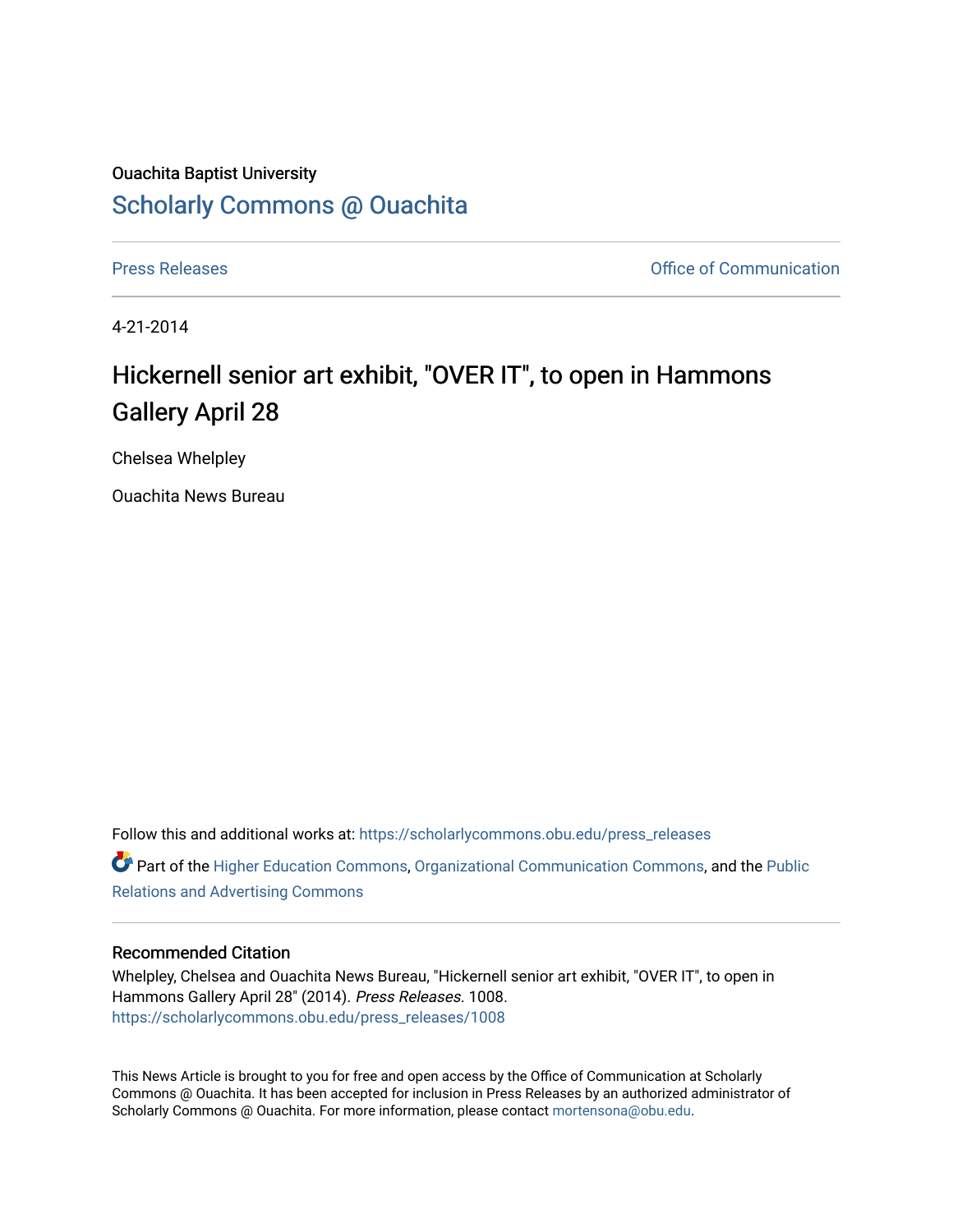

**Hickernell senior art exhibit, "OVER IT," to open in Hammons Gallery April 28**



*By Chelsea Whelpley*

April 21, 2014

For more information, contact OBU's news bureau at [newsbureau@obu.edu](mailto:newsbureau@obu.edu) or (870) 245-5208.

ARKADELPHIA, Ark. -- Ouachita Baptist University will host David Hickernell's senior art exhibit, "OVER IT," in Mabee Fine Arts Center's Hammons Gallery from April 28 to May 10. The exhibit is free and open to the public.

The exhibit serves as a culmination of Hickernell's art studies during his time at Ouachita. A reception will be held April 29 at 5 p.m. in Hammons Gallery to give Hickernell the opportunity to interact with the public about his art and the creative process behind it.

"It's kind of a play on words," explained Hickernell, a studio art and mass communications double major from Crystal Lake, Ill., on how he chose the name for his exhibit. "It has a little bit to do with the way my paintings come together. There are a lot of layers of paint covering each other, so one layer with another over it."

Unique from other senior exhibits, Hickernell chose to display a singular body of work composed of large oil paintings. While every painting is similar, carefully examination reveals subtle distinctions among the various pieces.

"David's work is, above all, about looking. The process and the history of David and his art are important, but with this work what is emphasized is the relationship between viewer and artwork," said Donnie